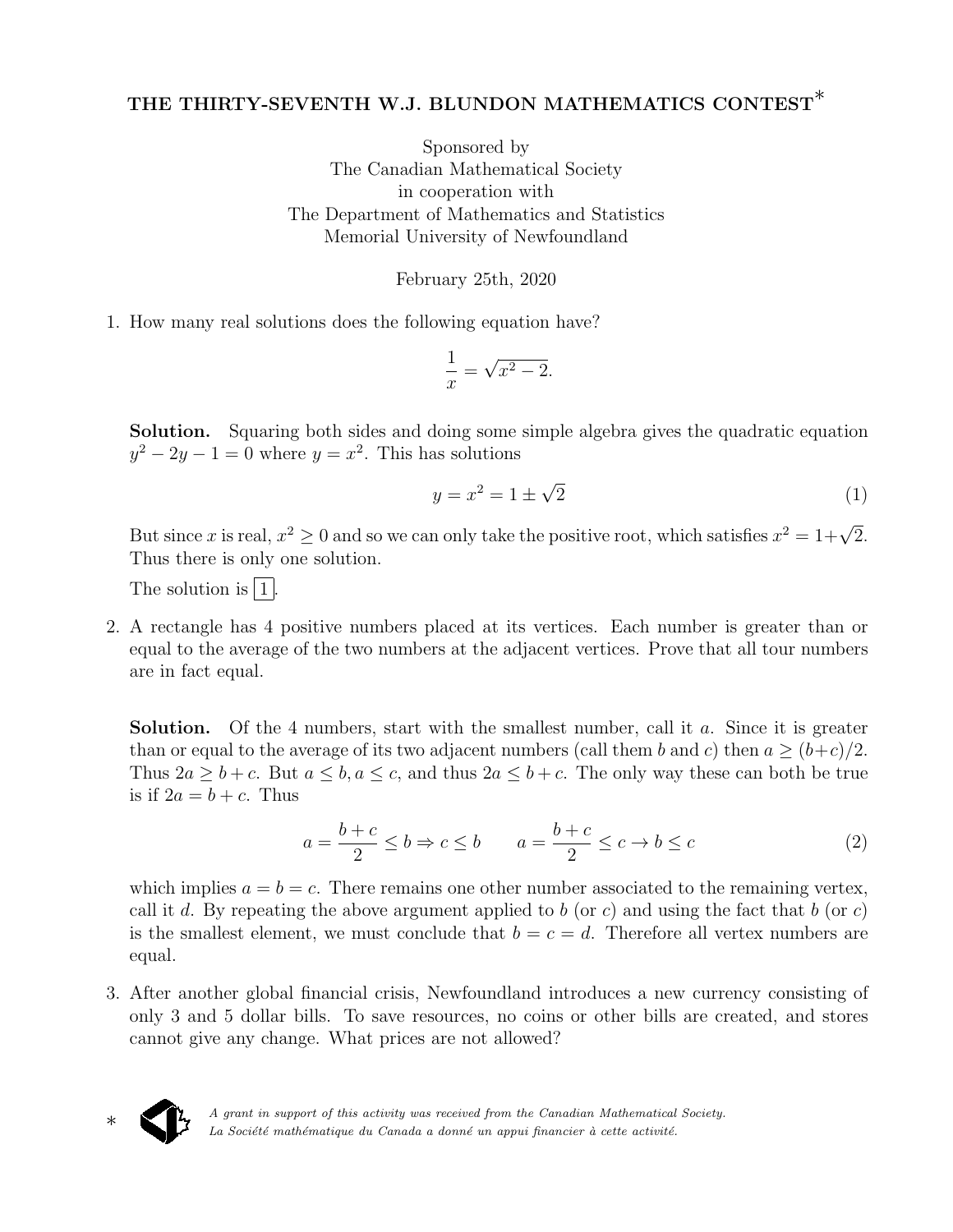Solution. There is no way to add 3 and 5 together to get 1, 2, 4 or 7. On the other hand clearly 3, 5 and  $8 = 3 + 5$  are allowed, as is  $10 = 5 + 5$ . We now prove that any price  $P > 8$ is allowed, by an induction argument starting from  $P = 9$ . Suppose a price P is allowed, so that  $P = 3m + 5n$  for a pair of non-negative integers  $(m, n)$ . We want to show that  $P + 1$  is also allowed. Assume first that  $n \neq 0$ . Then we can write

$$
P + 1 = 3m + 5n + 1 = 3m + 5(n - 1) + 6 = 3(m + 2) + 5(n - 1).
$$

So  $P+1$  is an allowed price as it a positive integer linear combination of 3s and 5s. If  $n=0$ it would mean that  $m \geq 3$  since  $P \geq 9$  and obviously  $3 \cdot 3 = 9$ . So

 $P + 1 = 3m + 0 \cdot 5 + 1 = 3m + 1 = 3(m - 3) + 9 + 1 = 3(m - 3) + 10 = 3(m - 3) + 2 \cdot 5.$ 

Thus if P is allowed so is  $P+1$ . By the principle of induction it follows all  $P \geq 9$  are allowed. Therefore the only values of P that are not allowed are  $P \neq \{1, 2, 4, 7\}.$ 

The solution is  $\boxed{\{1, 2, 4, 7\}}$ .

- 4. (a) Find positive integers a and b such that  $a^2 b^2 = 2^3 = 8$ .
	- (b) Find positive integers  $a = a(N)$  and  $b = b(N)$  (that is, find a, b as functions of N) such that  $a^2 - b^2 = N^3$  for any  $N \ge 1$ .

**Solution (a).** The solution  $(a, b) = (3, 1)$  can be found by trial and error. A more systematic way would be to try  $a^2 - b^2 = (a + b)(a - b) = 2^3 = 2^2 \cdot 2$  so that  $a + b = 4, a - b = 2$ . Adding these equations gives  $2a = 6$  so  $a = 3$  and hence  $b = 1$ .

The solution is  $\boxed{a = 3, b = 1}$ .

**Solution (b).** Test out a few initial values of N: we have seen that for  $N = 2$ , we have  $3^2 - 1^2 = 2^3 = 8$ . Similarly for  $N = 3$ ,  $27 = 36 - 9 = 6^2 - 3^2$ ; and for  $N = 4$ ,  $N^3 = 64 =$  $100 - 36 = 10<sup>2</sup> - 6<sup>2</sup>$ . This suggests a pattern because

$$
23 = (1 + 2)3 - (1)3
$$
  
\n
$$
33 = (1 + 2 + 3)3 - (1 + 2)3
$$
  
\n
$$
43 = (1 + 2 + 3 + 4)3 - (1 + 2 + 3)2
$$

Using the fact that  $a^2 - b^2 = (a - b)(a + b)$ , consider the difference

$$
I = (1 + 2 + \dots N - 1 + N)^2 - (1 + 2 + \dots N - 1)^2
$$
\n(3)

with  $a = 1 + ... N - 1 + N$  and  $b = 1 + ... N - 1$ . It's easy to see that  $a + b = N + N ... + N = N^2$ and  $a - b = N$ . Thus we get

$$
I = N^3 \tag{4}
$$

Therefore we have shown for any N we can find  $a = 1 + ... N - 1 + N$  and  $b = 1 + 2 + ... N - 1$ satisfying the condition.



A grant in support of this activity was received from the Canadian Mathematical Society. La Société mathématique du Canada a donné un appui financier à cette activité.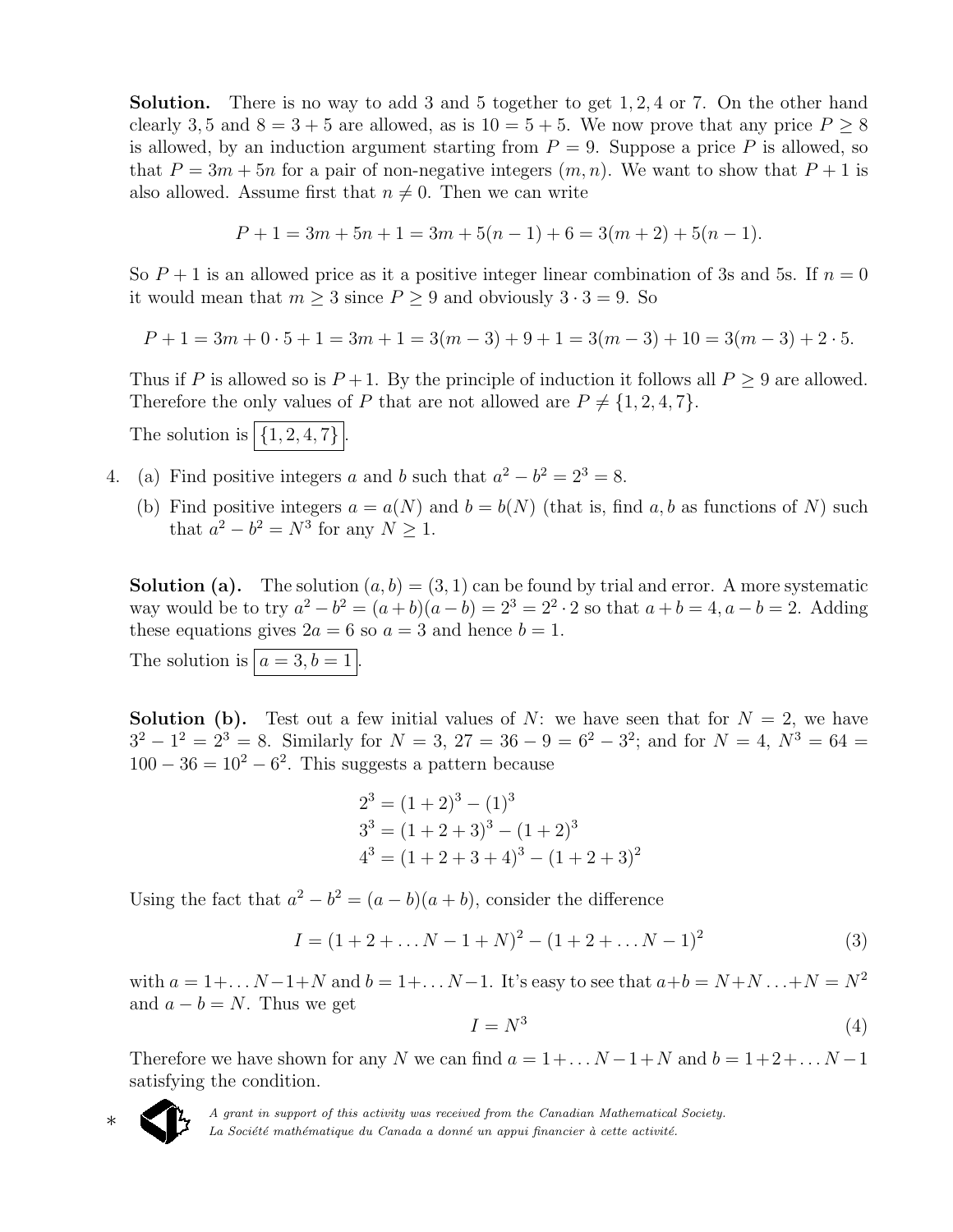A direct solution is to write  $a^2 - b^2 = N^3$  as  $(a + b)(a - b) = N^2 \cdot N$  and then try to solve  $a + b = N^2$  and  $a - b = N$ . This gives  $a = N + b$  and hence  $b = N(N-1)/2$ . This leads to  $a = N(N+1)/2$ . This solution agrees with the one given above if one uses the sum formulae

$$
a = \sum_{i=1}^{N} i = \frac{N(N+1)}{2}, \qquad b = \sum_{i=1}^{N-1} i = \frac{(N-1)N}{2}.
$$
  
The solution is  $[a = 1 + 2 + ... + N, b = 1 + 2 + ... N - 1].$ 

5. Bob arranged N marbles in 2 squares of sizes  $a \times a$  and  $c \times c$  respectively. Alice rearranged the same number of marbles in a square of size  $b \times b$  and a rectagle  $3 \times 19$ . Given that a, b, c are consecutive odd numbers, find N.

**Solution.** Let  $a = 2k - 1$ ,  $b = 2k + 1$  and  $c = 2k + 3$ . We have  $(2k - 1)^2 + (2k + 3)^2 =$  $(2k+1)^2 + 57$ . Solving the quadratic equation  $k^2 + k - 12 = 0$  we get  $k = 3$  and  $k = -4$ . Thus,  $a = 5, b = 7, c = 9$  and  $N = 106$ .

It is also admissible to simply try consecutive odd numbers  $(1, 3, 5), (3, 5, 7),...$  and find the the answer.

The solution is  $N = 106$ 

6. Maggie takes each number from 1 to 1000 and replaces it with the sum of its digits. For example,  $123 \rightarrow 1+2+3=6$  or  $95 \rightarrow 9+5=14$ . Then she does the same with each resulting number up until she gets 1000 single digit numbers. Let  $m$  be the number of 1's and  $n$  be the number of 2's among the resulting single digit numbers. Find  $m - n$ .

**Solution.** Note that 1 will result from  $1, 10, 19, 28, \dots$ , that is, from numbers in the form  $9k+1, k \geq 0$ . Similarly, 2 will result from 2, 11, 20, 29,  $\cdots$ , that is, from numbers in the form  $9k + 2, k \ge 0$ . Since  $999 + 1 = 1000$  and  $999 + 2 = 1001 > 1000$ , we conclude that  $m - n = 1$ . The solution is  $\vert m - n = 1 \vert$ .

- 7. Two circles with the same radius are tangent to each other at a point X. Tangents from a point  $L$  are drawn to the two circles, hitting them at  $X$  and at  $M$  and  $N$ , as shown in the diagram. Given that  $\angle MLN$  is a right angle and  $LX = 2cm$ ,
	- (a) determine the length of  $MN$ ;
	- (b) find the area of the quadrilateral LNXM.



A grant in support of this activity was received from the Canadian Mathematical Society. La Société mathématique du Canada a donné un appui financier à cette activité.

∗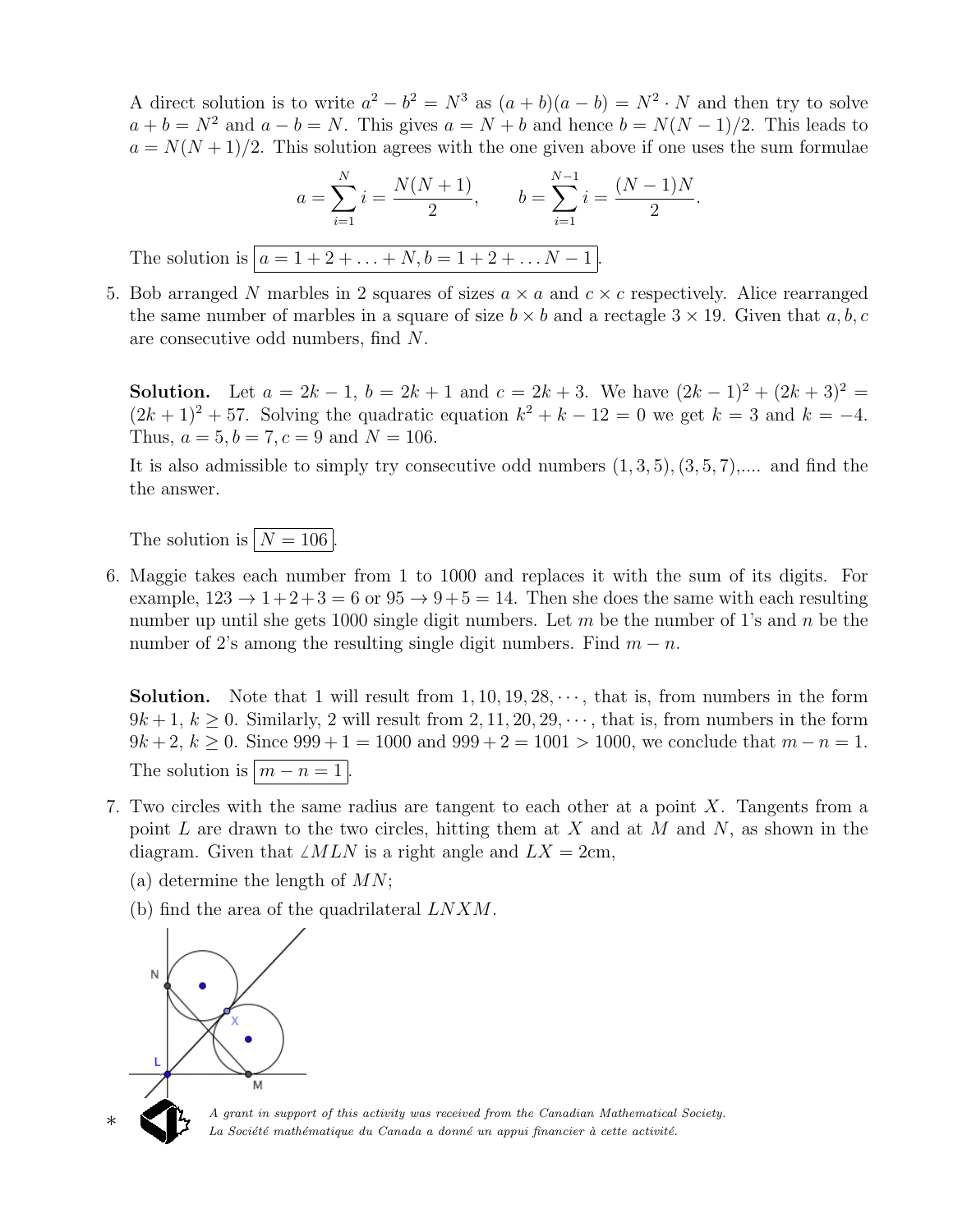**Solution (a).** Since  $2 = LX = LM = LN$ , by the Pythagorean theorem  $MN = 2\sqrt{2}$ . The solution is  $|2|$ √ 2 cm.

Solution (b). The area of quadrilateral  $LNXM$  consists of the areas of two congruent triangls LNX and LMX, each of which has the area  $\frac{1}{2} LX \times (MN/2) = \frac{1}{4} LX \times MN = \sqrt{2}$ .

The solution is  $|2|$ √  $\sqrt{2}$  cm<sup>2</sup> |.

- 8. Let ABCDEF be a convex hexagon such that all its inner angles are the same, but the sides are of distinct lengths.
	- a) Find the measure of the hexagon's angles.
	- b) Prove that opposite sides of the hexadon are pairwise parallel:

 $AB||DE, BC||EF$  and  $CD||FA$ .

c) Prove that all three differences of lengths of opposite sides are equal, namely:

$$
AB - DE = CD - FA = EF - BC
$$

**Solution (a).** The sum of the angles in a convex hexagon is  $180° \times (6-2) = 720°$ . Each angle is the same, its measure is  $720^{\circ}/6 = 120^{\circ}$ . The solution is  $120^{\circ}$ .

**Solution (b).** One may imagine walking along side AB, then turning by  $180° - 120° = 60°$ and walking along the side BC, then turning by  $180° - 120° = 60°$  and walking along the side CD, and finally, turning by  $180° - 120° = 60°$  and walking along the side DE. Since one turns by a total of  $3 \times 60^{\circ} = 180^{\circ}$  from the side AB to the side DE the two sides are parallel  $AB||DE$ . Similarly, we can show that  $BC||EF$  and  $CD||FA$ .

**Solution (c).** Draw a line via A parallel to BC, via C parallel to AB and via E parallel to CD. These lines intersect pairwise to form triangle KLM. Note that this triangle has all angles of 60° and thus is equilateral. Now,  $ML = LE - ME = FA - CD$ ,  $LK = KA - LA =$  $BC - EF$ , and  $MK = MC - KC = DE - AB$ . This completes the proof.





∗

A grant in support of this activity was received from the Canadian Mathematical Society. La Société mathématique du Canada a donné un appui financier à cette activité.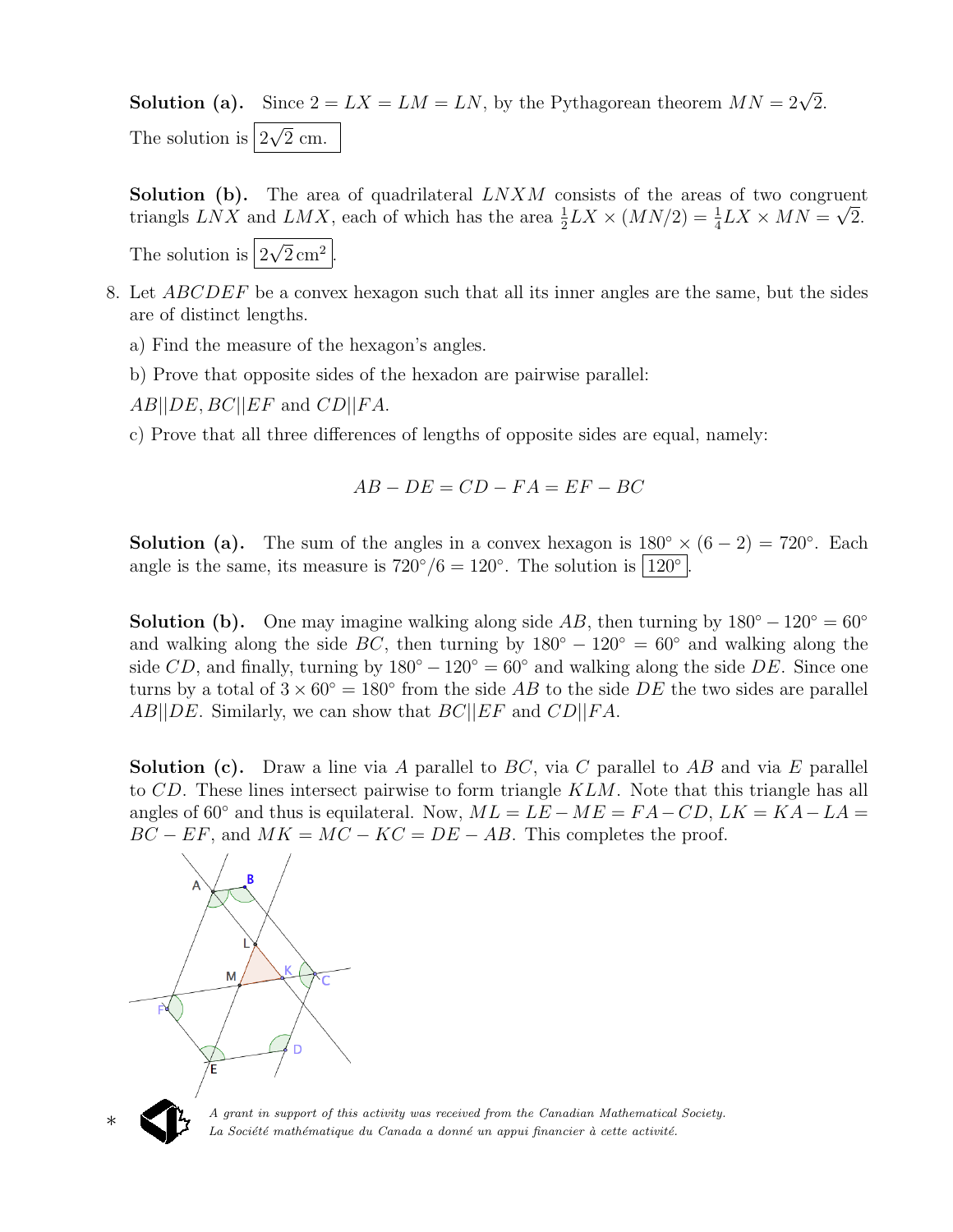9. Suppose there is a group of 8 students whose names are placed in alphabetical order in a list, called List A. Four students are randomly chosen from this group and again their names are placed in alphabetical order in List B. Find the probability that the 3rd person in the original list of 8 students (List A) is first in the list of 4 students (List B).

Solution. There are 4 positions to fill in List B. We are given that the 3rd person in List A is listed first in List B. That leaves 3 names to choose from 5 possible names (note that two of the names in List A cannot be chosen). This gives

$$
P = \frac{\left(\frac{5}{3}\right)}{\left(\frac{8}{4}\right)} = \frac{\frac{5!}{3!2!}}{\frac{8!}{4!4!}} = \frac{10}{70} = \frac{1}{7}
$$

where we used the fact that the total number of ways to randomly choose 4 people from a group of 8 is  $8!/(4!4!)$ .

The solution is  $\frac{1}{7}$ .

10. Vladimir and Donald play *n* rounds of a game where  $n = 1, 2, 3, \ldots$  In each round, there are no ties, and the winner receives  $2^{n-1}$  dollars from the loser. After 30 rounds are played, Vladimir has a profit of 2021 dollars (and Donald has lost 2021 dollars). How many rounds did Vladimir win, and which rounds were they?

Hint: you might find the following identity, valid for x real, useful:

$$
1 + x + x^{2} + \ldots + x^{n-1} = \frac{x^{n} - 1}{x - 1}
$$

**Solution.** There were n rounds played. Let V denote the set of rounds won by Vladimir and D be the set of rounds won by Donald. We are given that

$$
\sum_{i \in V} 2^{i-1} - \sum_{j \in D} 2^{j-1} = 2021.
$$

Since 30 rounds have been played,

$$
\sum_{i \in V} 2^{j-1} + \sum_{j \in D} 2^{j-1} = \sum_{i=1}^{30} 2^{j-1} = 1 + 2 + 2^2 + \dots + 2^{29} = 2^{30} - 1
$$

In the final equality we used the identity

$$
1 + x + x^{2} + \ldots + x^{n-1} = \frac{x^{n} - 1}{x - 1}
$$

applied to  $x = 2$ . We now add our 2 results to get:

$$
2 \cdot \sum_{i \in V} 2^{i-1} = 2021 + 2^{30} - 1 = 2^{30} + 2020.
$$



♣

A grant in support of this activity was received from the Canadian Mathematical Society. La Société mathématique du Canada a donné un appui financier à cette activité.